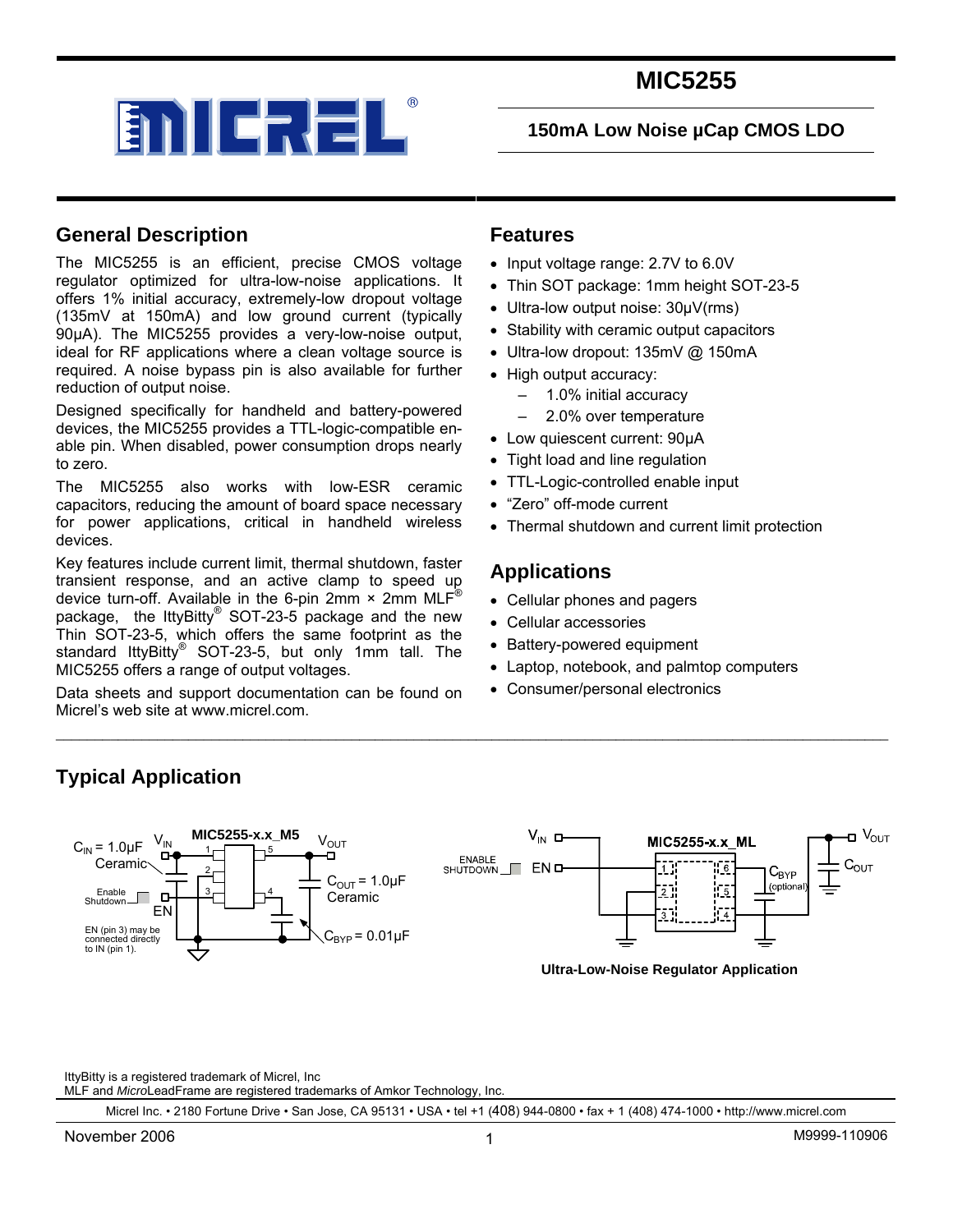### **Ordering Information**

| <b>Part Number</b> |                 | <b>Marking</b>    |                      | Voltage* | <b>Junction</b>                | Package                     |  |
|--------------------|-----------------|-------------------|----------------------|----------|--------------------------------|-----------------------------|--|
| <b>Standard</b>    | <b>Pb-Free</b>  | <b>Standard</b>   | Pb-Free**            |          | <b>Temp. Range</b>             |                             |  |
| MIC5255-2.5BD5     | MIC5255-2.5YD5  | <b>NW25</b>       | <b>NW25</b>          | 2.5V     | $-40^\circ$ to +125 $^\circ$ C | 5-Pin TSOT-23               |  |
| MIC5255-2.5BM5     | MIC5255-2.5YM5  | <b>LW25</b>       | <b>KW25</b>          | 2.5V     | $-40^\circ$ to +125 $^\circ$ C | 5-Pin SOT-23                |  |
| MIC5255-2.6BD5     | MIC5255-2.6YD5  | <b>NW26</b>       | <b>NW26</b>          | 2.6V     | $-40^\circ$ to +125 $^\circ$ C | 5-Pin TSOT-23               |  |
| MIC5255-2.6BM5     | MIC5255-2.6YM5  | <b>LW26</b>       | <b>KW26</b>          | 2.6V     | $-40^\circ$ to +125 $^\circ$ C | 5-Pin SOT-23                |  |
| MIC5255-2.7BD5     | MIC5255-2.7YD5  | <b>NW27</b>       | <b>NW27</b>          | 2.7V     | $-40^\circ$ to +125 $^\circ$ C | 5-Pin TSOT-23               |  |
| MIC5255-2.7BM5     | MIC5255-2.7YM5  | <b>LW27</b>       | <b>KW27</b>          | 2.7V     | $-40^\circ$ to +125 $^\circ$ C | 5-Pin SOT-23                |  |
| MIC5255-2.75BM5    | MIC5255-2.75YM5 | LW2H              | KW2H                 | 2.75V    | $-40^\circ$ to +125 $^\circ$ C | 5-Pin SOT-23                |  |
| MIC5255-2.8BD5     | MIC5255-2.8YD5  | <b>NW28</b>       | <b>NW28</b>          | 2.8V     | $-40^\circ$ to +125 $^\circ$ C | 5-Pin TSOT-23               |  |
| MIC5255-2.8BM5     | MIC5255-2.8YM5  | <b>LW28</b>       | <b>KW28</b>          | 2.8V     | $-40^\circ$ to +125 $^\circ$ C | 5-Pin SOT-23                |  |
| MIC5255-2.8BML     | MIC5255-2.8YML  | W28               | W28***               | 2.8V     | $-40^\circ$ to +125 $^\circ$ C | 6-Pin 2x2 MLF®              |  |
| MIC5255-2.85BD5    | MIC5255-2.85YD5 | NW <sub>2J</sub>  | NW <sub>2</sub> J    | 2.85V    | $-40^\circ$ to +125 $^\circ$ C | 5-Pin TSOT-23               |  |
| MIC5255-2.85BM5    | MIC5255-2.85YM5 | LW <sub>2</sub> J | KW <sub>2</sub> J    | 2.85V    | $-40^\circ$ to $+125^\circ$ C  | 5-Pin SOT-23                |  |
| MIC5255-2.85BML    | MIC5255-2.85YML | W <sub>2</sub> J  | $\overline{W}$ 2J*** | 2.85V    | $-40^\circ$ to +125 $^\circ$ C | 6-Pin 2x2 $MLF^{\circledR}$ |  |
| MIC5255-2.9BD5     | MIC5255-2.9YD5  | <b>NW29</b>       | <b>NW29</b>          | 2.9V     | $-40^\circ$ to +125 $^\circ$ C | 5-Pin TSOT-23               |  |
| MIC5255-2.9BM5     | MIC5255-2.9YM5  | LW29              | <b>KW29</b>          | 2.9V     | $-40^\circ$ to +125 $^\circ$ C | 5-Pin SOT-23                |  |
| MIC5255-3.0BD5     | MIC5255-3.0YD5  | NW30              | NW30                 | 3.0V     | $-40^\circ$ to +125 $^\circ$ C | 5-Pin TSOT-23               |  |
| MIC5255-3.0BM5     | MIC5255-3.0YM5  | LW30              | <b>KW30</b>          | 3.0V     | $-40^\circ$ to $+125^\circ$ C  | 5-Pin SOT-23                |  |
| MIC5255-3.0BML     | MIC5255-3.0YML  | W30               | W30***               | 3.0V     | $-40^\circ$ to +125 $^\circ$ C | 6-Pin 2x2 MLF®              |  |
| MIC5255-3.1BM5     | MIC5255-3.1YM5  | LW31              | <b>KW31</b>          | 3.1V     | $-40^\circ$ to +125 $^\circ$ C | 5-Pin SOT-23                |  |
| MIC5255-3.2BM5     | MIC5255-3.2YM5  | LW32              | <b>KW32</b>          | 3.2V     | $-40^\circ$ to +125 $^\circ$ C | 5-Pin SOT-23                |  |
| MIC5255-3.3BD5     | MIC5255-3.3YD5  | NW33              | <b>NW33</b>          | 3.3V     | $-40^\circ$ to $+125^\circ$ C  | 5-Pin TSOT-23               |  |
| MIC5255-3.3BM5     | MIC5255-3.3YM5  | LW33              | <b>KW33</b>          | 3.3V     | $-40^\circ$ to +125 $^\circ$ C | 5-Pin SOT-23                |  |
| MIC5255-3.3BML     | MIC5255-3.3YML  | W33               | W33***               | 3.3V     | $-40^\circ$ to +125 $^\circ$ C | 6-Pin 2x2 MLF®              |  |
| MIC5255-3.5BM5     | MIC5255-3.5YM5  | <b>LW35</b>       | <b>KW35</b>          | 3.5V     | $-40^\circ$ to +125 $^\circ$ C | 5-Pin SOT-23                |  |

#### **Notes:**

\* Other Voltage available. Contact Micrel for details.

\*\* Under bar / Over bar symbol may not be to scale.

\*\*\* Over bar symbol located after Pin 1 identifier.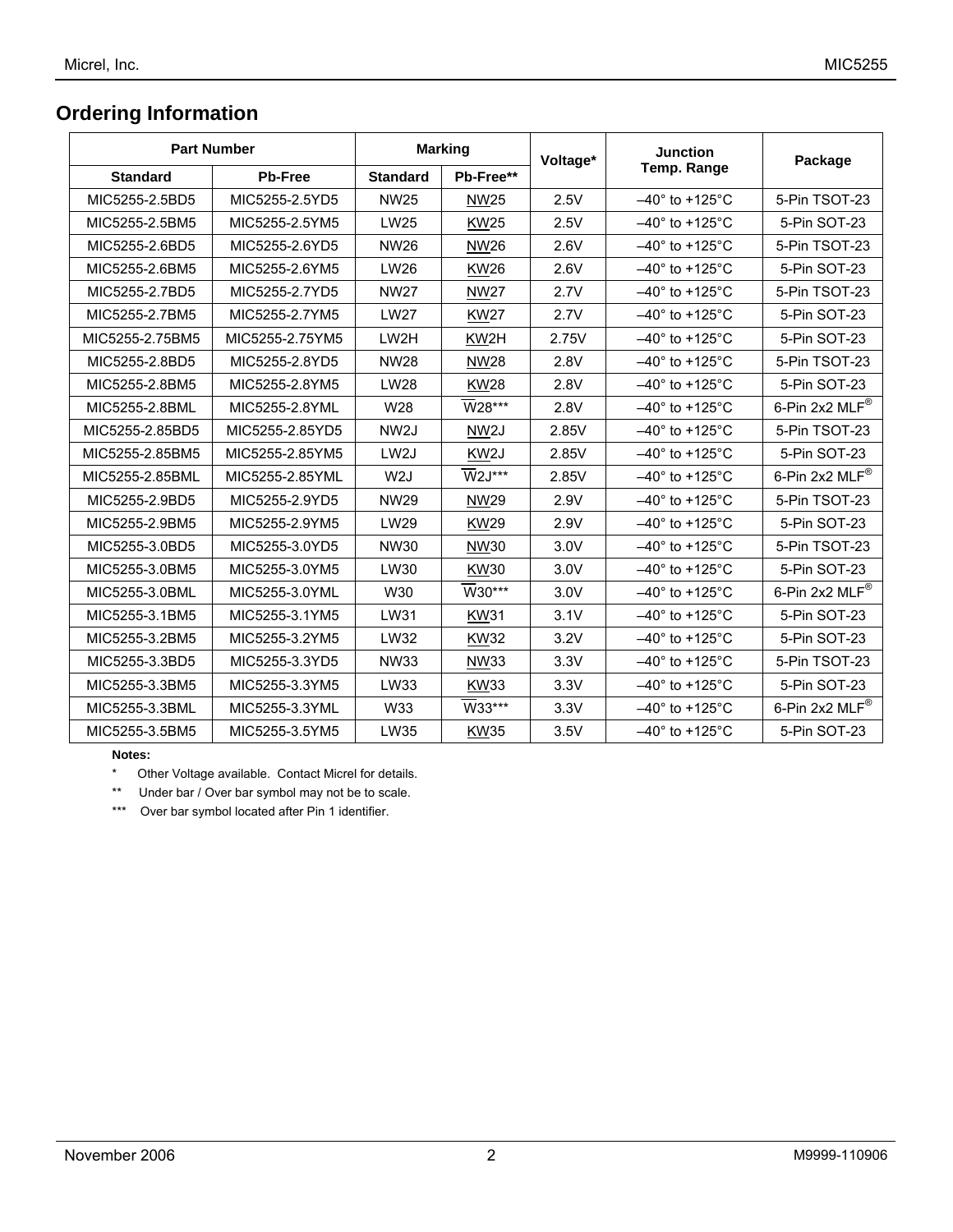## **Pin Configuration**



### **Pin Description**

| <b>Pin Number</b><br><b>SOT23-5</b><br><b>TSOT23-5</b> | <b>Pin Number</b><br>6-MLF | <b>Pin Name</b> | <b>Pin Name</b>                                                                                                                              |
|--------------------------------------------------------|----------------------------|-----------------|----------------------------------------------------------------------------------------------------------------------------------------------|
|                                                        | 3                          | IN              | Supply Input.                                                                                                                                |
| $\overline{2}$                                         | 2                          | <b>GND</b>      | Ground.                                                                                                                                      |
| 3                                                      |                            | EN              | Enable/Shutdown (Input): CMOS compatible input. Logic high = enable;<br>logic low = shutdown. Do not leave open.                             |
| 4                                                      | 6                          | <b>BYP</b>      | Reference Bypass: Connect external $0.01 \mu$ F $\leq$ CBYP $\leq$ 1.0 $\mu$ F capacitor<br>to GND to reduce output noise. May be left open. |
| 5                                                      | 4                          | <b>OUT</b>      | <b>Regulator Output.</b>                                                                                                                     |
|                                                        | 5                          | NC.             | No internal connection.                                                                                                                      |
|                                                        | EP                         | <b>GND</b>      | Ground: Internally connected to the exposed pad. Connect externally to<br>GND pin.                                                           |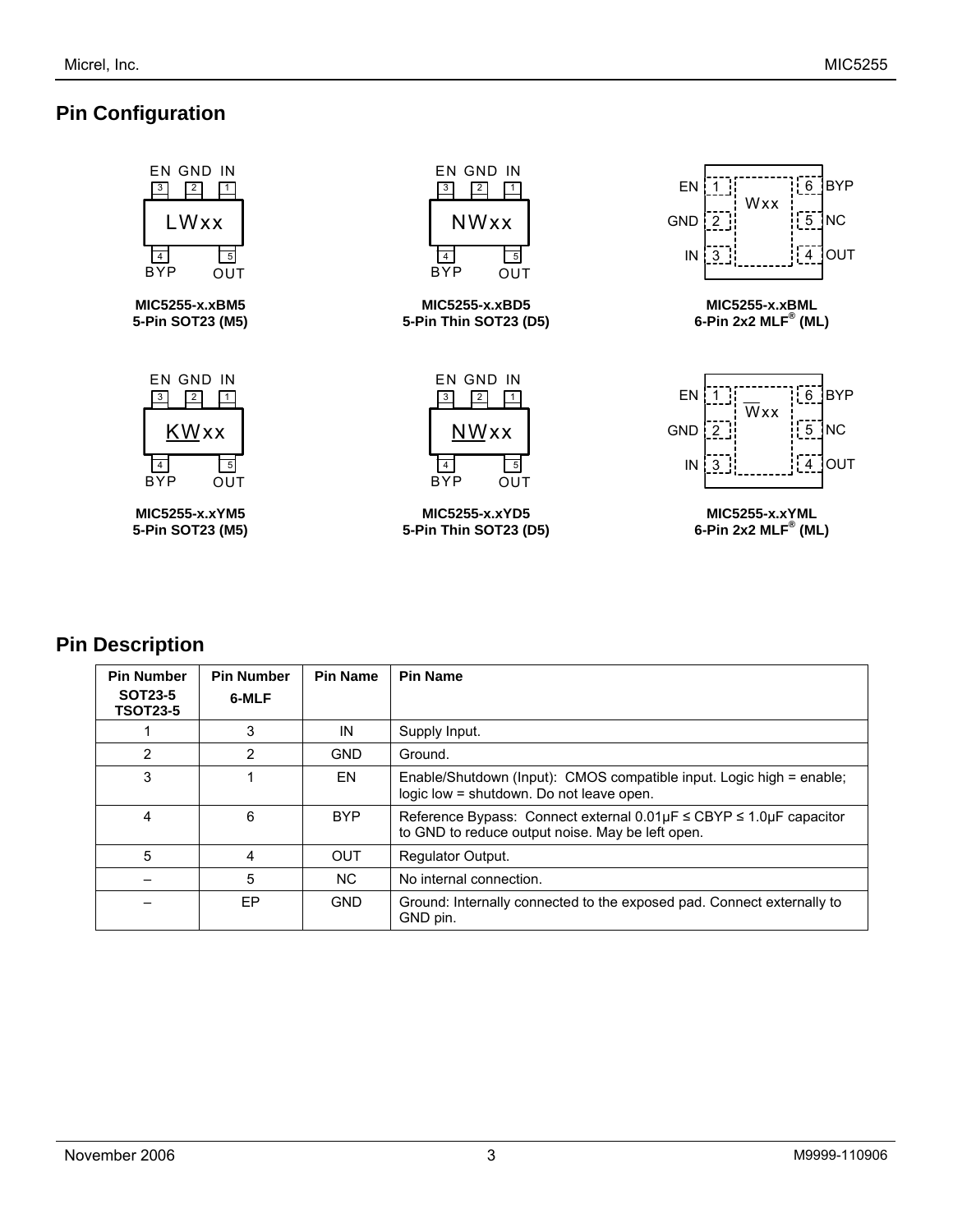# **Absolute Maximum Ratings(1)**

# **Operating Ratings(2)**

| <b>Thermal Resistance</b> |  |
|---------------------------|--|
|                           |  |
|                           |  |
|                           |  |

# **Electrical Characteristics(5)**

|  | $V_{IN}$ = $V_{OUT}$ + 1V, $V_{EN}$ = $V_{IN}$ ; $I_{OUT}$ = 100µA; T <sub>J</sub> = 25°C, <b>bold</b> values indicate $-40^{\circ}$ C ≤ T <sub>J</sub> ≤ +125°C; unless noted. |
|--|---------------------------------------------------------------------------------------------------------------------------------------------------------------------------------|
|--|---------------------------------------------------------------------------------------------------------------------------------------------------------------------------------|

| Symbol                    | <b>Parameter</b>                    | <b>Condition</b>                                                                        | <b>Min</b>   | <b>Typ</b> | <b>Max</b>   | <b>Units</b> |
|---------------------------|-------------------------------------|-----------------------------------------------------------------------------------------|--------------|------------|--------------|--------------|
| $V_{\rm O}$               | <b>Output Voltage Accuracy</b>      | $I_{OUT} = 100 \mu A$                                                                   | $-1$<br>$-2$ |            | $\mathbf{2}$ | %<br>%       |
| $\Delta V_{LNR}$          | Line Regulation                     | $V_{IN}$ = $V_{OUT}$ + 1V to 6V                                                         |              | 0.02       | 0.05         | %N           |
| $\Delta V_{LDR}$          | Load Regulation                     | $I_{\text{OUT}} = 0.1 \text{mA}$ to 150 mA <sup>(6)</sup>                               |              | 1.5        | 2.5          | %            |
| $V_{IN} - V_{OUT}$        | Dropout Voltage <sup>(7)</sup>      | $I_{OUT} = 100 \mu A$                                                                   |              | 0.1        | 5            | mV           |
|                           |                                     | $I_{OUT} = 100mA$                                                                       |              | 90         | 150          | mV           |
|                           |                                     | $I_{\text{OUT}} = 150 \text{mA}$                                                        |              | 135        | 200<br>250   | mV<br>mV     |
| $I_{\mathsf{Q}}$          | Quiescent Current                   | $V_{EN} \leq 0.4V$ (shutdown)                                                           |              | 0.2        | 1            | μA           |
| <b>I</b> GND              | Ground Pin Current <sup>(8)</sup>   | $IQUT = 0mA$                                                                            |              | 90         | 150          | μA           |
|                           |                                     | $I_{\text{OUT}} = 150 \text{mA}$                                                        |              | 117        |              | μA           |
| <b>PSRR</b>               | <b>Ripple Rejection</b>             | f = 10Hz, $C_{OUT}$ = 1.0µF, $C_{BYP}$ = 0.01µF                                         |              | 60         |              | dB           |
|                           |                                     | $f = 100$ Hz, $V_{IN} = V_{OUT} + 1$                                                    |              | 60         |              | dB           |
|                           |                                     | f = 10kHz, $V_{IN} = V_{OUT} + 1$                                                       |              | 50         |              | dB           |
| <b>LIM</b>                | <b>Current Limit</b>                | $V_{OUT} = 0V$                                                                          | 160          | 425        |              | mV           |
| $e_n$                     | <b>Output Voltage Noise</b>         | $C_{\text{OUT}} = 1.0 \mu F$ , $C_{\text{BYP}} = 0.01 \mu F$ ,<br>$f = 10$ Hz to 100kHz |              | 30         |              | $\mu V(rms)$ |
|                           | <b>Enable Input</b>                 |                                                                                         |              |            |              |              |
| $V_{IL}$                  | Enable Input Logic-Low Voltage      | $V_{IN}$ = 2.7V to 5.5V, regulator shutdown                                             |              |            | 0.4          | $\vee$       |
| V <sub>IH</sub>           | Enable Input Logic-High Voltage     | $V_{IN}$ = 2.7V to 5.5V, regulator enabled                                              | 1.6          |            |              | $\vee$       |
| $I_{EN}$                  | Enable Input Current                | $V_{IL} \leq 0.4V$ , regulator shutdown                                                 |              | 0.01       |              | μA           |
|                           |                                     | $V_{IH} \ge 1.6V$ , regulator enabled                                                   |              | 0.01       |              | μA           |
|                           | Shutdown Resistance Discharge       |                                                                                         |              | 500        |              | Ω            |
| <b>Thermal Protection</b> |                                     |                                                                                         |              |            |              |              |
|                           | <b>Thermal Shutdown Temperature</b> |                                                                                         |              | 150        |              | $^{\circ}C$  |
|                           | Thermal Shutdown Hysteresis         |                                                                                         |              | 10         |              | $^{\circ}C$  |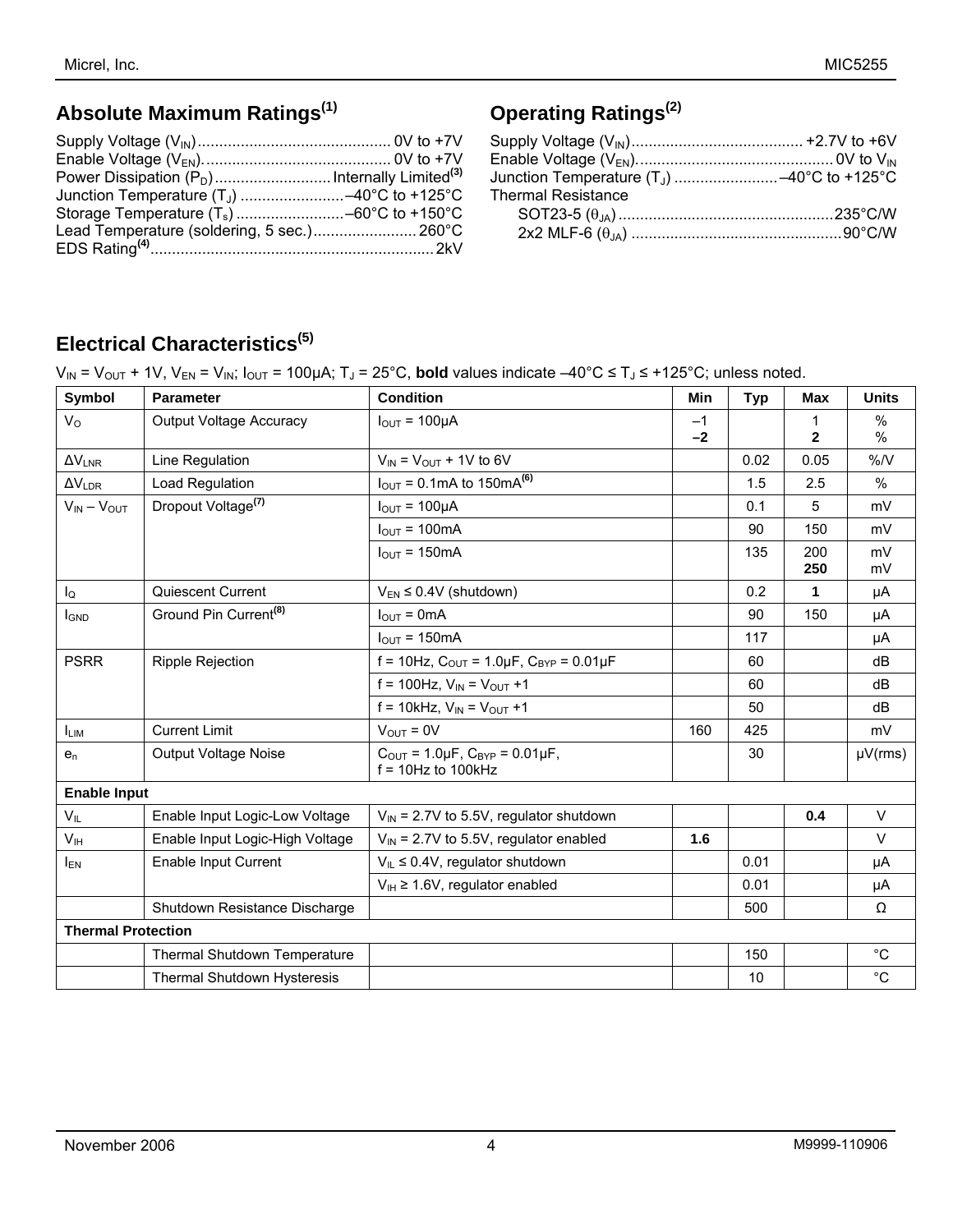#### **Notes:**

- 1. Exceeding the absolute maximum rating may damage the device.
- 2. The device is not guaranteed to function outside its operating rating.
- 3. The maximum allowable power dissipation of any T<sub>A</sub> (ambient temperature) is P<sub>D(max)</sub> =  $(T_{J(max)} T_A) / \theta_{JA}$ . Exceeding the maximum allowable power dissipation will result in excessive die temperature, and the regulator will go into thermal shutdown. The  $\theta_{\mu}$  of the MIC5255-x.xBM5 (all versions) is 235°C/W on a PC board. See "Thermal Considerations" section for further details.
- 4. Devices are ESD sensitive. Handling precautions recommended. Human body model, 1.5k in series with 100pF.
- 5. Specification for packaged product only.
- 6. Regulation is measured at constant junction temperature using low duty cycle pulse testing. Parts are tested for load regulation in the load range from 1.0mA to 150mA. Changes in output voltage due to heating effects are covered by the thermal regulation specification.
- 7. Dropout Voltage is defined as the input-to-output differential at which the output voltage drops 2% below its nominal value measured at 1V differential. For outputs below 2.7V, dropout voltage is the input-to-output voltage differential with the minimum input voltage 2.7V. Minimum input operating voltage is 2.7V.
- 8. Ground pin current is the regulator quiescent current. The total current drawn from the supply is the sum of the load current plus the ground pin current.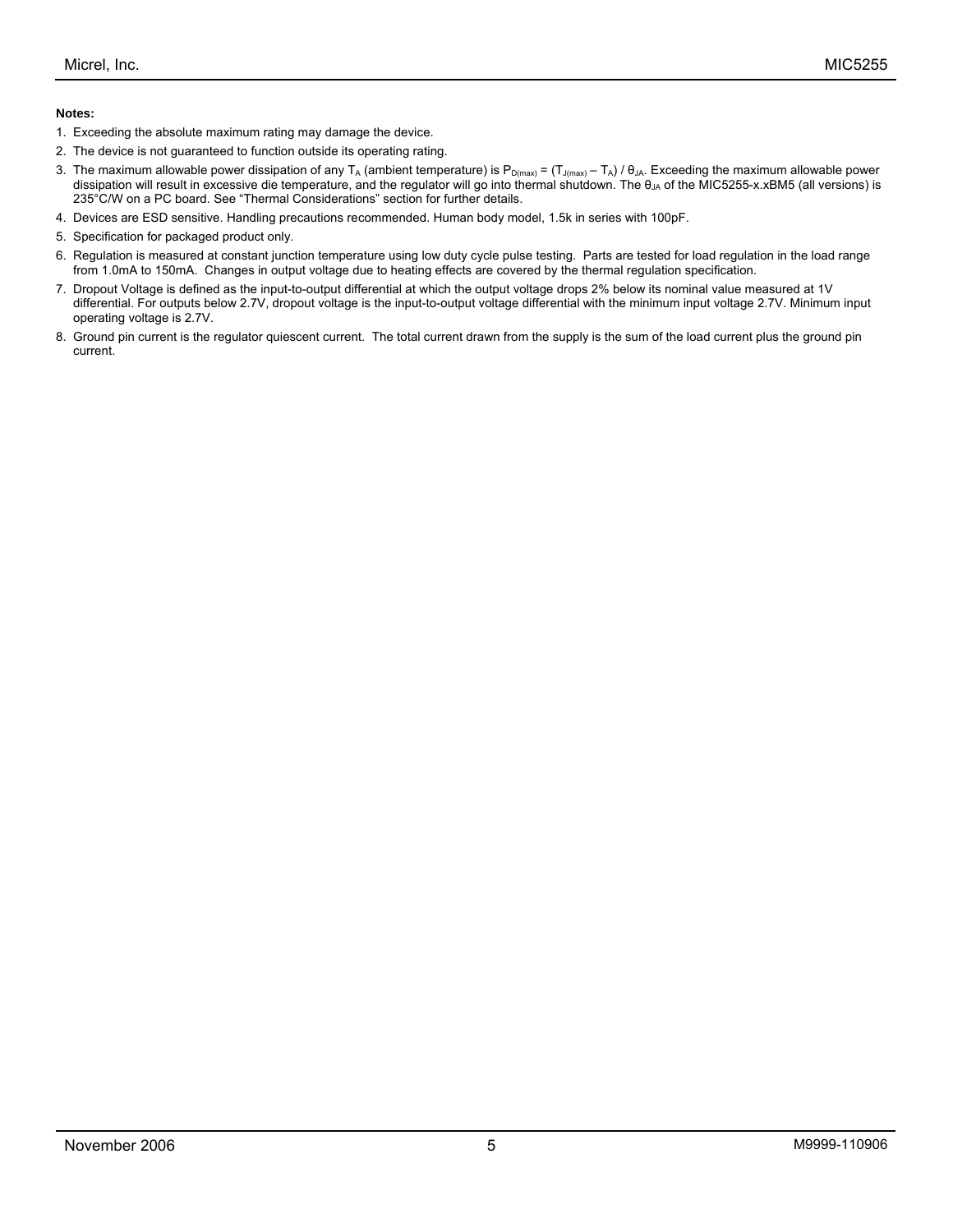# **Typical Characteristics**







 $I_{LOAD}$  = 100µA  $-\frac{0}{40}$  -20 0 20 40 60 80 100120140 TEMPERATURE (°C)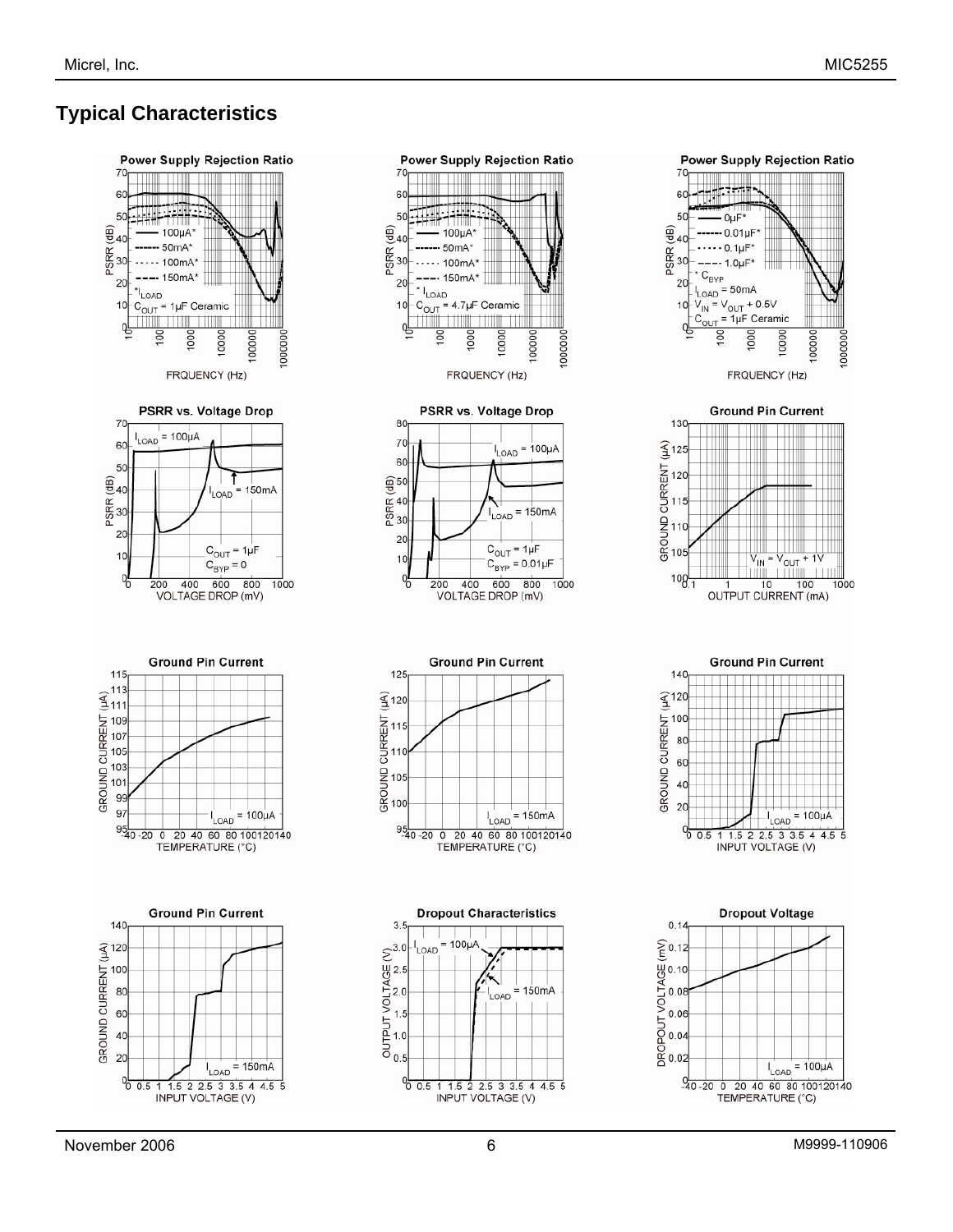# **Typical Characteristics**







Turn-On Time vs. **Bypass Capacitance** 

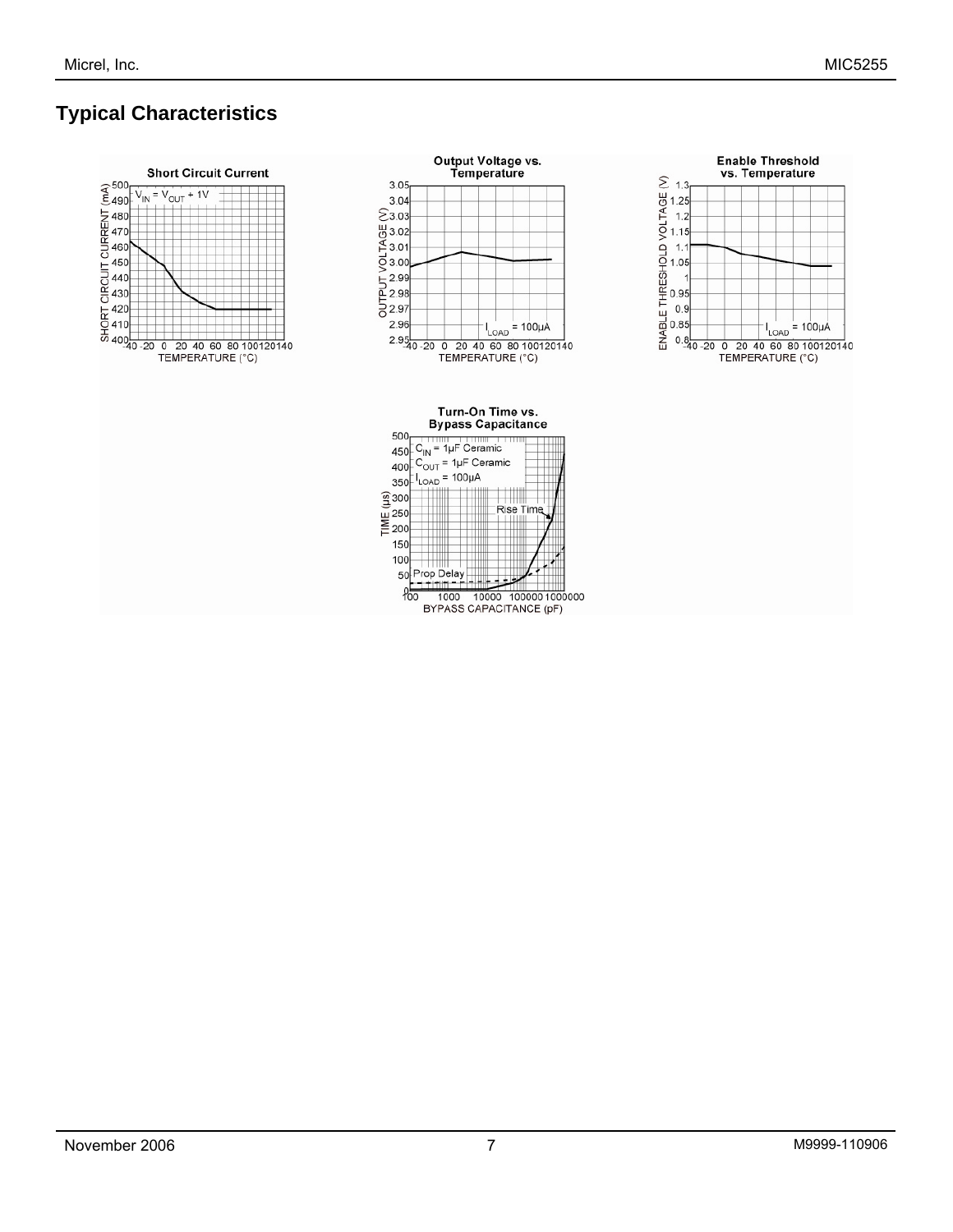## **Functional Characteristics**

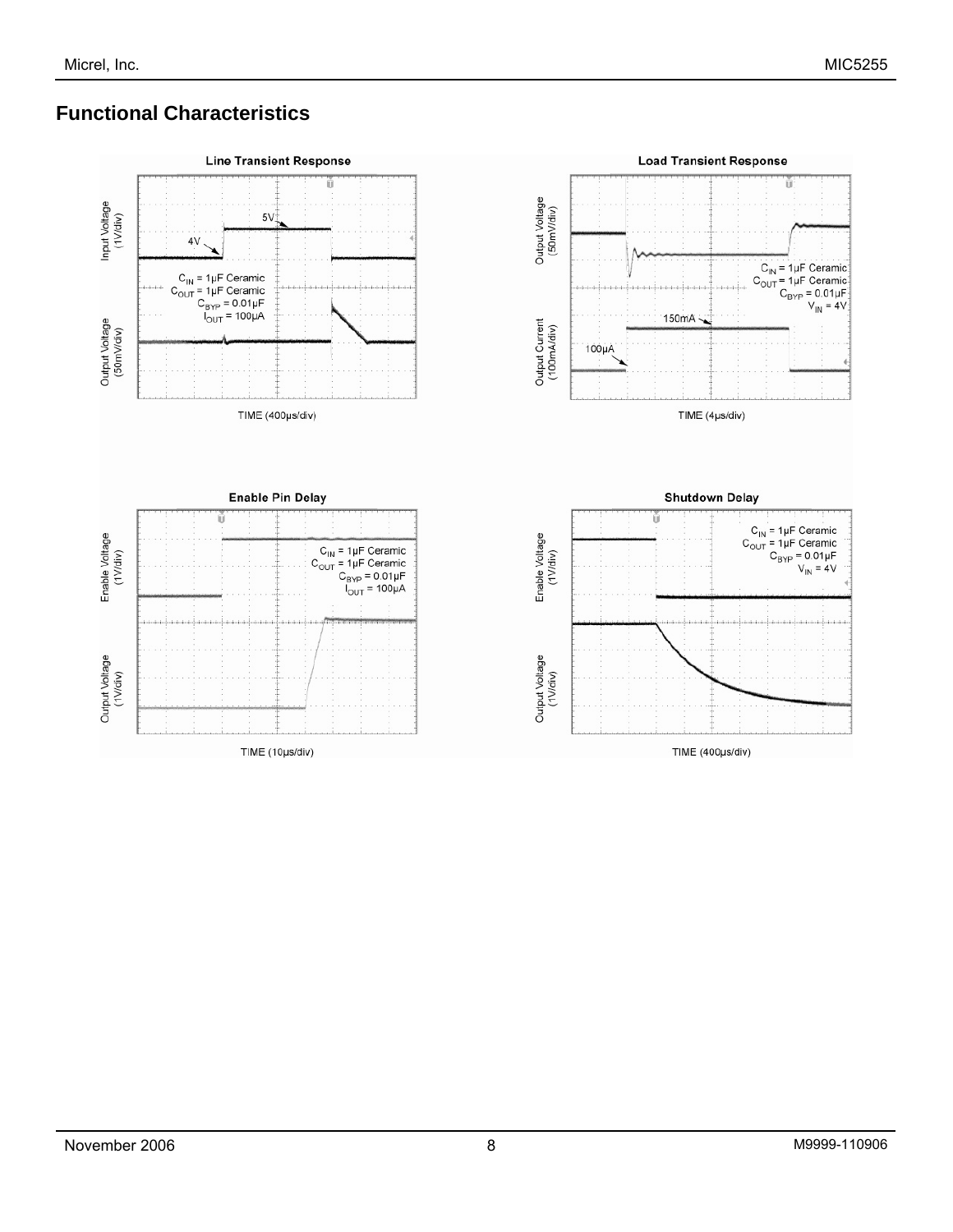## **Functional Diagram**

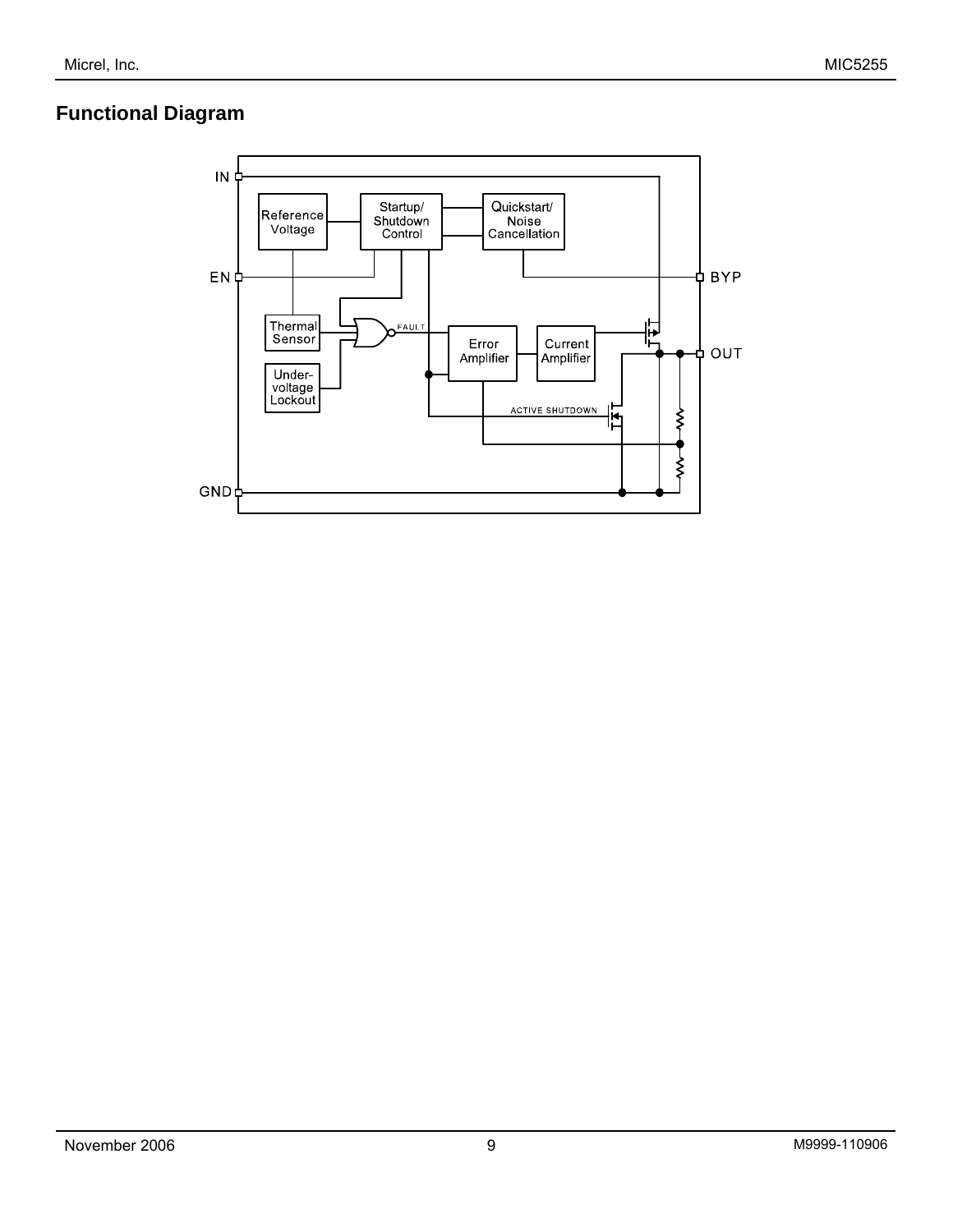### **Application Information**

#### **Enable/Shutdown**

The MIC5255 comes with an active-high enable pin that allows the regulator to be disabled. Forcing the enable pin low disables the regulator and sends it into a "zero" off-mode-current state. In this state, current consumed by the regulator goes nearly to zero. Forcing the enable pin high enables the output voltage. This part is CMOS and the enable pin cannot be left floating; a floating enable pin may cause an indeterminate state on the output.

#### **Input Capacitor**

The MIC5255 is a high performance, high bandwidth device. Therefore, it requires a well-bypassed input supply for optimal performance. A 1uF capacitor is required from the input to ground to provide stability. Low-ESR ceramic capacitors provide optimal performance at a minimum of space. Additional high frequency capacitors, such as small valued NPO dielectric type capacitors, help filter out high frequency noise and are good practice in any RF-based circuit.

### **Output Capacitor**

The MIC5255 requires an output capacitor for stability. The design requires 1µF or greater on the output to maintain stability. The design is optimized for use with low-ESR ceramic chip capacitors. High ESR capacitors may cause high frequency oscillation. The maximum recommended ESR is 300mΩ. The output capacitor can be increased, but performance has been optimized for a 1µF ceramic output capacitor and does not improve significantly with larger capacitance.

X7R/X5R dielectric-type ceramic capacitors are recommended because of their temperature performance. X7R-type capacitors change capacitance by 15% over their operating temperature range and are the most stable type of ceramic capacitors. Z5U and Y5V dielectric capacitors change value by as much as 50% and 60%, respectively, over their operating temperature ranges. To use a ceramic chip capacitor with Y5V dielectric, the value must be much higher than an X7R ceramic capacitor to ensure the same minimum capacitance over the equivalent operating temperature range.

#### **Bypass Capacitor**

A capacitor can be placed from the noise bypass pin to ground to reduce output voltage noise. The capacitor bypasses the internal reference. A 0.01µF capacitor is recommended for applications that require low-noise outputs. The bypass capacitor can be increased, further reducing noise and improving PSRR. Turn-on time increases slightly with respect to bypass capacitance. A unique quick-start circuit allows the MIC5255 to drive a

large capacitor on the bypass pin without significantly slowing turn-on time. Refer to the "*Typical Characteristics*" section for performance with different bypass capacitors.

#### **Active Shutdown**

The MIC5255 also features an active shutdown clamp, which is an N-Channel MOSFET that turns on when the device is disabled. This allows the output capacitor and load to discharge, de-energizing the load.

#### **No-Load Stability**

The MIC5255 will remain stable and in regulation with no load unlike many other voltage regulators. This is especially important in CMOS RAM keep-alive applications.

#### **Thermal Considerations**

The MIC5255 is designed to provide 150mA of continuous current in a very small package. Maximum power dissipation can be calculated based on the output current and the voltage drop across the part. To determine the maximum power dissipation of the package, use the junction-to-ambient thermal resistance of the device and the following basic equation:

$$
P_{D(max)}=\left(\frac{T_{J(max)}-T_A}{\theta_{JA}}\right)
$$

 $T_{J(max)}$  is the maximum junction temperature of the die, 125°C, and  $T_A$  is the ambient operating temperature.  $\theta_{JA}$ is layout dependent; Table 1 shows examples of junction-to-ambient thermal resistance for the MIC5255.

| Package               | $\theta_{JA}$ Recommended<br><b>Minimum Footprint</b> | $\theta_{JA}$ 1" Square<br><b>Copper Clad</b> | $\mathbf{\Theta}$ .ic: |
|-----------------------|-------------------------------------------------------|-----------------------------------------------|------------------------|
| SOT23-5<br>(M5 or D5) | $235^{\circ}$ C/W                                     | $185^{\circ}$ C/W                             | $145^{\circ}$ C/W      |

#### **Table 1. SOT-23-5 Thermal Resistance**

The actual power dissipation of the regulator circuit can be determined using the equation:

$$
P_D = (V_{IN} - V_{OUT}) I_{OUT} + V_{IN} I_{GND}
$$

Substituting  $P_{D(max)}$  for  $P_D$  and solving for the operating conditions that are critical to the application will give the maximum operating conditions for the regulator circuit. For example, when operating the MIC5255-3.0BM5 at 50°C with a minimum footprint layout, the maximum input voltage for a set output current can be determined as follows:

$$
P_{D(max)} = \left(\frac{125\text{°C} - 50\text{°C}}{235\text{°C/W}}\right)
$$

$$
P_{D(max)} = 315 \text{mW}
$$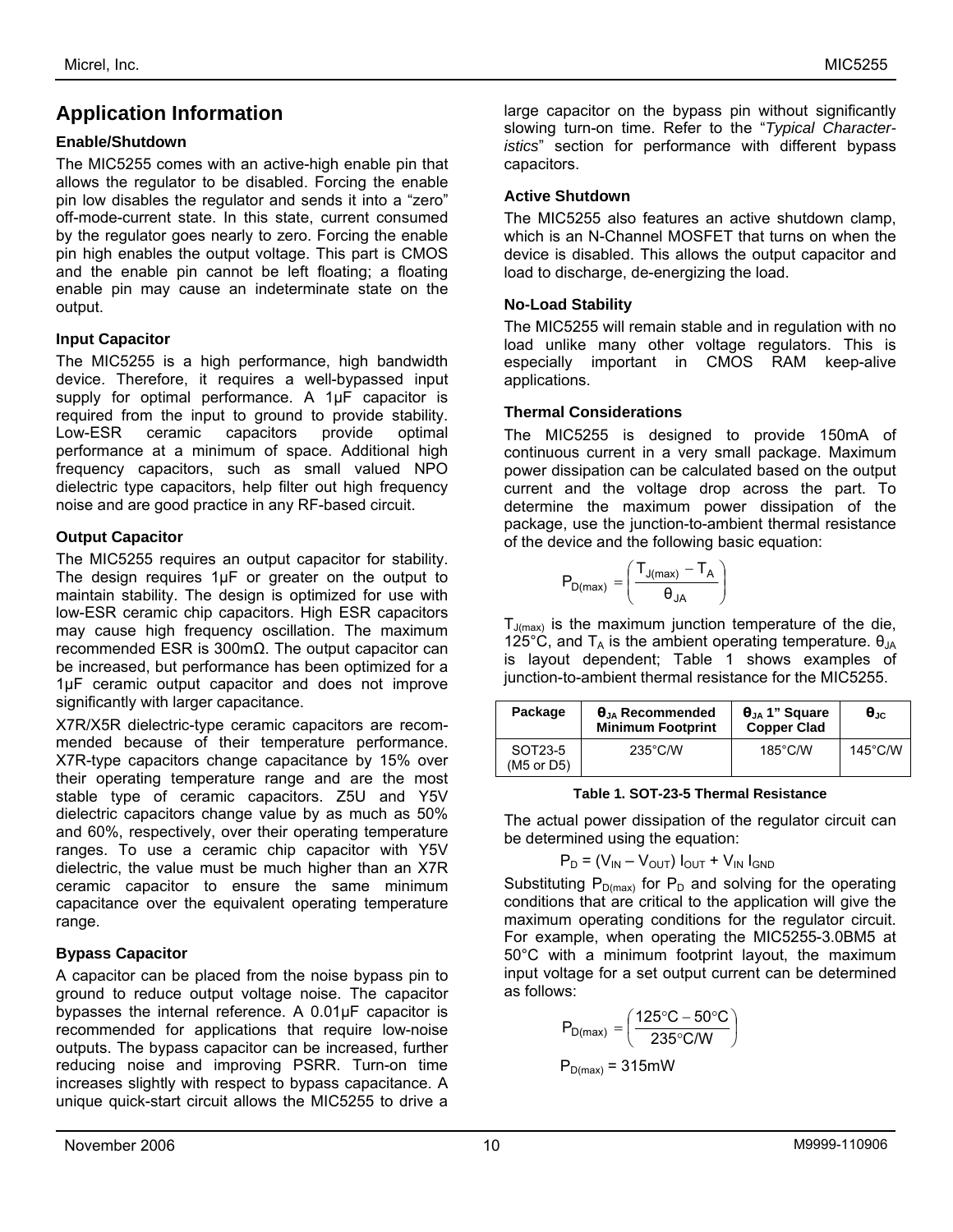The junction-to-ambient thermal resistance for the minimum footprint is 235°C/W, from Table 1. The maximum power dissipation must not be exceeded for proper operation. Using the output voltage of 3.0V and an output current of 150mA, the maximum input voltage can be determined. Because this device is CMOS and the ground current is typically 100µA over the load range, the power dissipation contributed by the ground current is < 1% and can be ignored for this calculation:

> mW = (V<sub>IN</sub> – 3.0V) 150mA mW =  $V_{IN}$  × 150mA – 450mW mW =  $V_{IN}$  × 150mA  $V_{IN(max)} = 5.4V$

Therefore, a 3.0V application at 150mA of output current can accept a maximum input voltage of 5.4V in a SOT-23-5 package. For a full discussion of heat sinking and thermal effects on voltage regulators, refer to the "*Regulator Thermals*" section of Micrel's Designing with Low-Dropout Voltage Regulators handbook.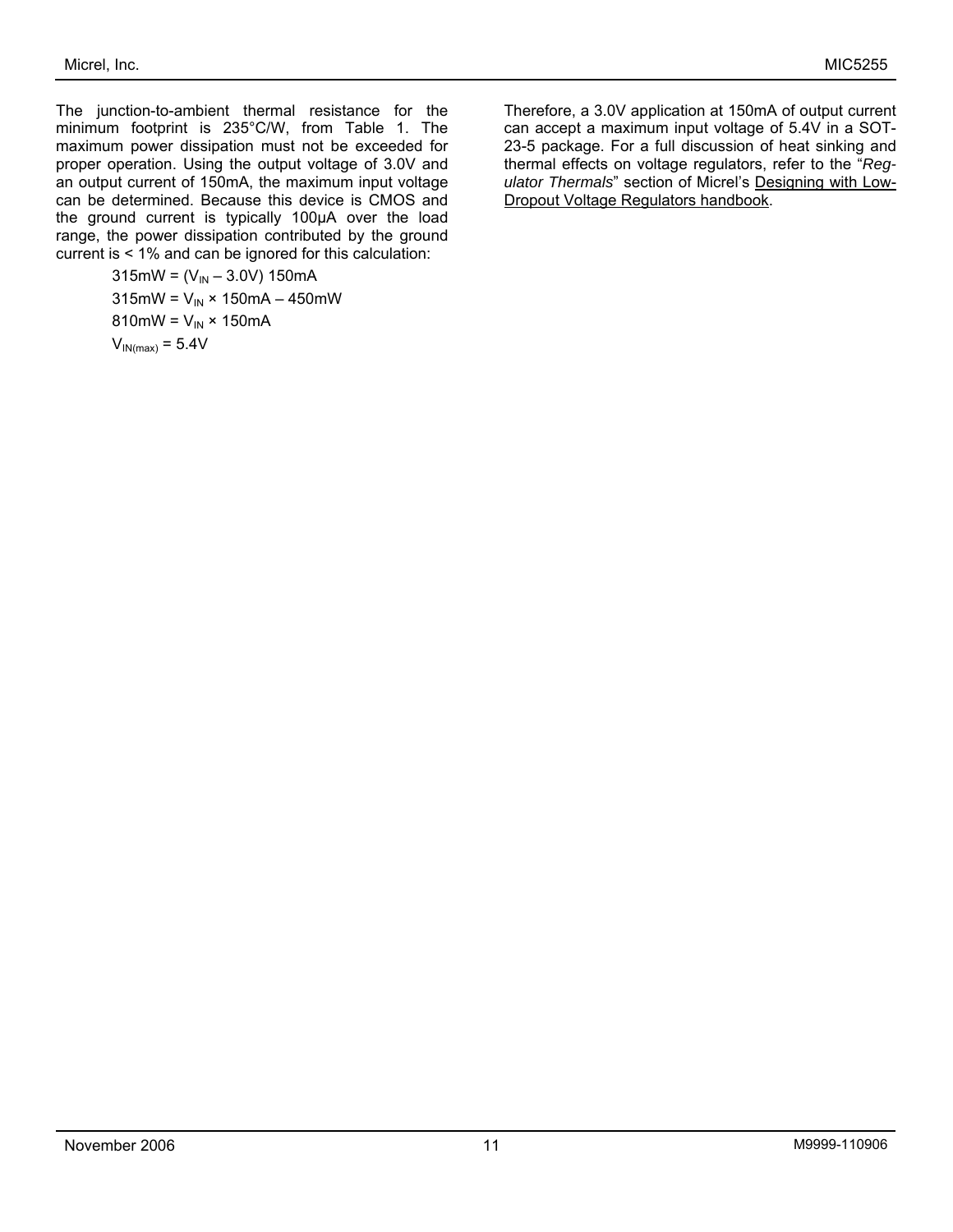### **Package Information**